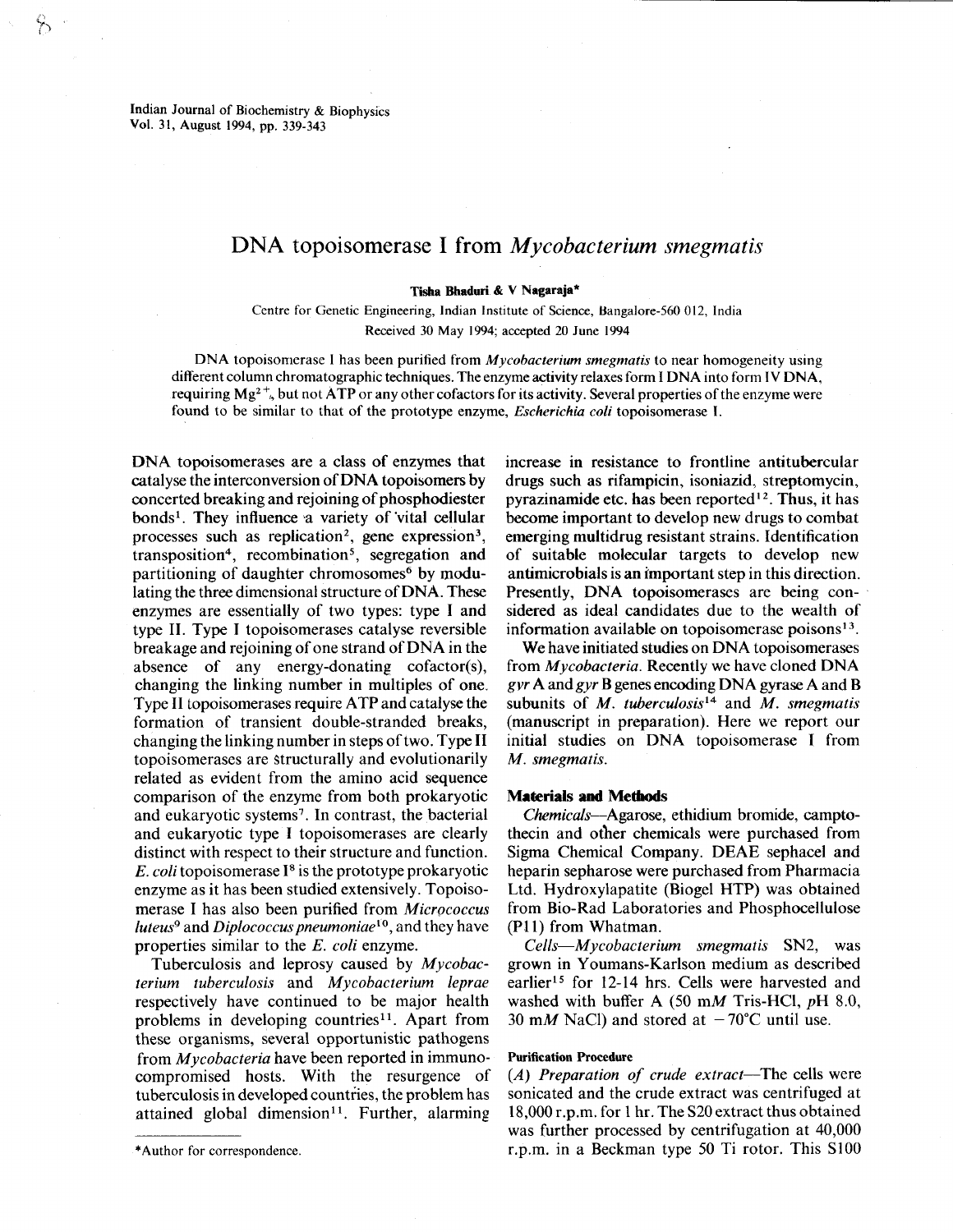supernatant was brought to 1% final concentration of polyethyleneimine (PEI) . The PEI supernatant was subjected to a 0-67% ammonium sulphate fractionation . The pellet was dissolved in buffer B  $(50 \text{ mM KPO}_4, pH 7.4, 1 \text{ mM EDTA}, 5\%$  glycerol, 10 mM beta-mercaptoethanol ( $\beta$ -ME), 0.1 mM phenyl methyl sulfonyl fluoride (PMSF) and 50 mM KCl)-(fraction I).

(B) Phosphocellulose chromatography-Fraction I (100 ml) was loaded onto a phosphocellulose column (60 ml). The column was eluted with a linear gradient of buffer B having 50 mM to 1  $M$  KCl. DNA topoisomerase I was eluted at  $450 \text{ m}$  to  $650 \text{ m}$  KCl concentration . The most active fractions were pooled and dialysed against buffer B for 3 hrs (fraction II) .

(C) DEAE sephacel chromatography-Fraction II (25 ml) was loaded onto a DEAE sephacel column (35 ml). The column was eluted with a linear gradient of buffer B having 50 mM to 800 mM KCl. The active fractions corresponding to  $0.3\n-0.4$  M KCl were pooled and dialysed against buffer  $C$  (50 mM KPO<sub>4</sub>,  $pH$  7.4, 1 mM EDTA, 5% glycerol 10 mM  $\beta$ -ME,  $0.1 \text{ m}$  PMSF) for 3 hrs to obtain fraction III.

(D) Hydroxylapatite column chromatography-Fraction 111 (6 ml) was loaded onto a hydroxylapatite column  $(5 \text{ ml})$  previously equilibrated with buffer C. The column was eluted with a linear gradient of buffer C having 50 mM to 750 mM potassium phosphate,  $pH$  7.4. The active fractions eluted between 0.3-0.4 M KPO4 were pooled and dialysed against buffer B (fraction IV).

 $(E)$  Heparin sepharose chromatography—Fraction IV was purified from this column using a linear gradient of buffer B having 200 mM to 1 M KCl. The active fractions eluted between 650 to 750 mM KCl were pooled and dialysed against buffer D (20 mM KPO<sub>4</sub>, pH 7.4, 1 mM EDTA, 50% glycerol, 10 mM  $\beta$ -ME, 0.1 mM PMSF) for 3 hrs. The enzyme was stored at  $-20^{\circ}$ C (fraction V).

Topoisomerase I assay—The standard topoisomerase assay mixture contained in a final volume of 20 µl: 40 mM Tris-HCl, pH 8.0, 5 mM MgCl<sub>2</sub>,  $20 \text{ m}$ MNaCl, 1 mMEDTA, 50 µg/mlBSA, 500 ng of pUC19 DNA and partially purified enzyme. Reactions were incubated at 37°C for 30 min, stopped by adding a  $1 \times$  stop buffer (0.4% SDS, 8% Ficoll, 0.6% bromophenol blue) and incubating at  $65^{\circ}$ C for 10 min . Samples were subjected to agarose gel electrophoresis, photographed and then scanned using a gel documentation system to quantitate the percentage conversion of supercoiled DNA (Form I). The percentage decrease in the band intensity of the supercoiled DNA reflects the extent of conversion of

Form I DNA into different relaxed topoisomers . One unit enzyme catalyses 50% conversion of 500 ng of supercoiled pUC19 DNA into different relaxed topoisomers at 37°C in 30 min under standard assay conditions.

## Results and Discussion

#### Purification of topoisomerase I activity

The DNA topoisomerase I activity was assayed by separating the topoisomers of the plasmid DNA on agarose gels. DNA relaxation activity from both M. smegmatis and M. tuberculosis could be detected in crude extracts itself. Topoisomerase I activity was purified from  $M$ . *smegmatis* cells using successive steps of column chromatography. The ammonium sulphate fraction (fraction I) was passed through a phosphocellulose column . The eluted fractions from the column were assayed and the results are shown in Fig. IA . The active fraction were then purified using DEAE sephacel, hydroxylapatite and heparin sepharose columns. The protein content and activity profile of eluant from the final columri are represented



Fig. 1-Purification of topoisomerase I. (A): Agarose gel electrophoresis of phosphocellulose column fractions . [Lane 1, pUC19 without added protein; lane 2, S100 extract; lane 3, ammonium sulphate fraction; lanes 4-16, alternate fractions starting from fraction number 10 . DNA bands on top half of the gel are due to the presence of pUCl9 dimer and the resultant topoisomers. (B): Activity  $(-)$  and protein profile  $(x-)$  from heparin sepharose chromatography]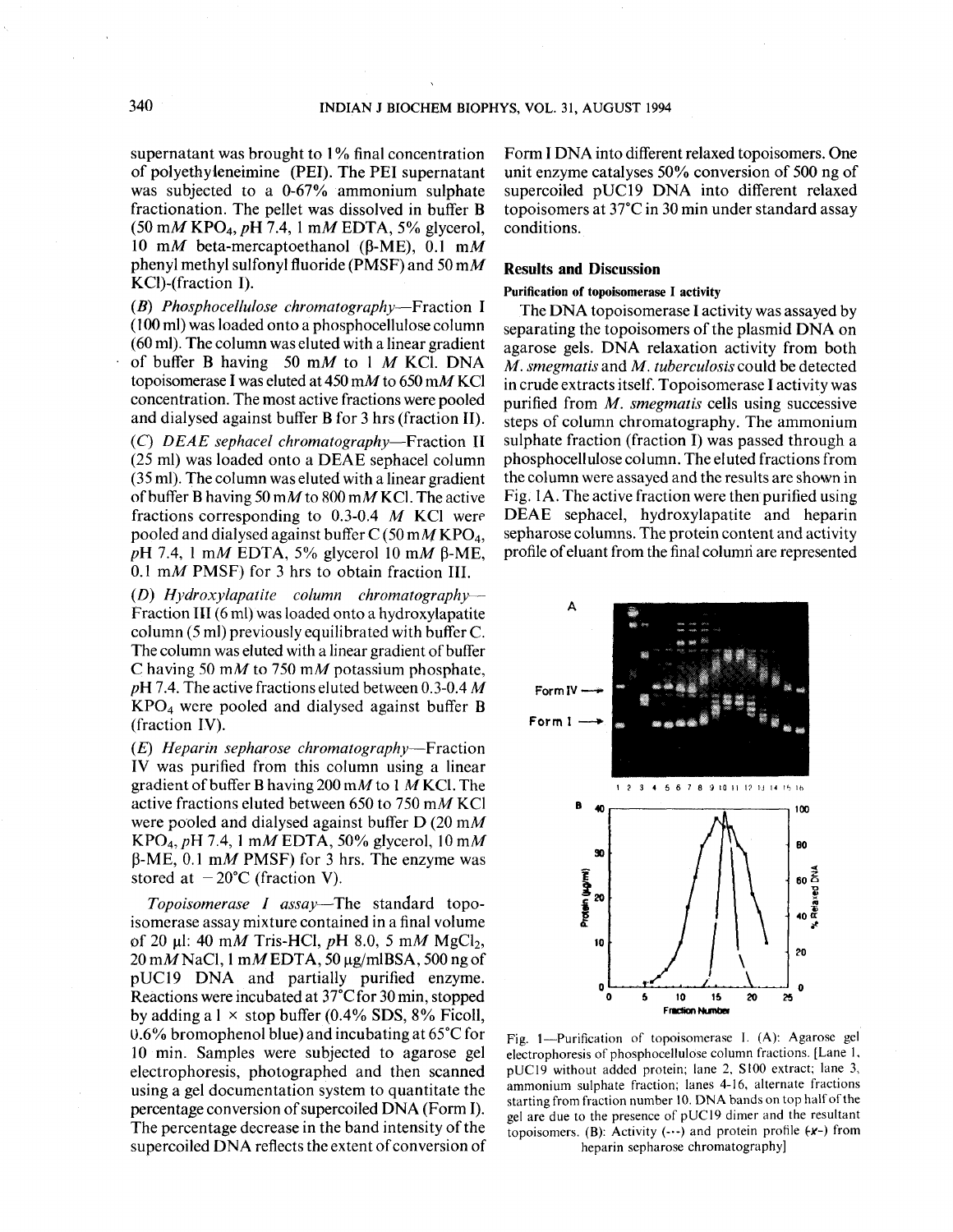in Fig. 1B. The active preparations were devoid of contaminating nuclease activity and hence found to be suitable for further characterziation of the enzyme.

## Properties of M. smegmatis topoisomerase I

 

The eluant from heparin sepharose column (fraction V) showed a single major band on non denaturing as well as denaturing polyacrylamide gels (not shown). This preparation was used for studying the different properties of the enzyme. Under standard assay conditions employed, the enzyme activity was linear for  $2$  hrs (Fig.  $2$ ). The dilute preparations, however, do not show activity over a prolonged period of incubation . Moreover the enzyme activity was found to be proportional to the enzyme concentration used. The DNA relaxation activity of topoisomerase I was observed over a wide range of  $pH$ . However, higher activity was obtained between  $pH$  7.0 and 8.5 (Fig. 3). The maximum activity on a wide  $pH$  range suggests that the enzyme is stable and the active site is not affected under varied ionic environment.

## Requirement for  $Mg^{2+}$

Several DNA binding proteins and enzymes involved in DNA metabolism are known to require  $Mg^{2+}$  for their activity. It has been shown that  $Mg^{2+}$  is essential for optimal relaxation activity of E. coli topoisomerase  $I<sup>8</sup>$ . On the other hand, eukaryotic topoisomerase I such as yeast TopA does not require  $Mg^{2+}$  for relaxation activity. We have examined  $Mg^{2+}$ dependence of  $M$ . smegmatis topoisomerase I. Results are shown in Fig. 4A. M. smegmatis topoisomerase I was found to be dependent on exogenously added  $Mg^{2+}$  ions. In the absence of  $Mg^{2+}$ 



Fig. 2—Time course of topoisomerase I activity. [The standard topoisomerase I assay was performed as described in Materials and Methods . The assay mixtures were incubated for 0, 5, 10, 15, 30, 60, 90, 120 and 150 min in lanes 1-9 respectively]



Fig. 3-Effect of  $pH$  on enzyme activity. [The enzyme was incubated in sodium acetate buffer (pH 4-5), MOPS buffer ( $pH$  6-6.5), Tris-HCl buffer ( $pH$  7-9) along with rest of the components and processed as described in Materials and Methods]



Fig. 4-Requirement for  $Mg^{2+}$  and other divalent cations. (A):  $Mg<sup>2</sup>$  dependance of topoisomerase Factivity. [Lane 1, no Mg<sup>2+</sup>; lanes 2-6, 2.5 mM, 5 mM, 7.5 mM, 10 mM, 15 mM respectively; lane 7, same as lane 3; lane 8,  $10 \text{ m}$  EDTA in presence of 5 mM  $Mg^{2+}$ . (B): Enzyme was incubated in a standard assay mixture in presence of indicated concentration of divalent cations]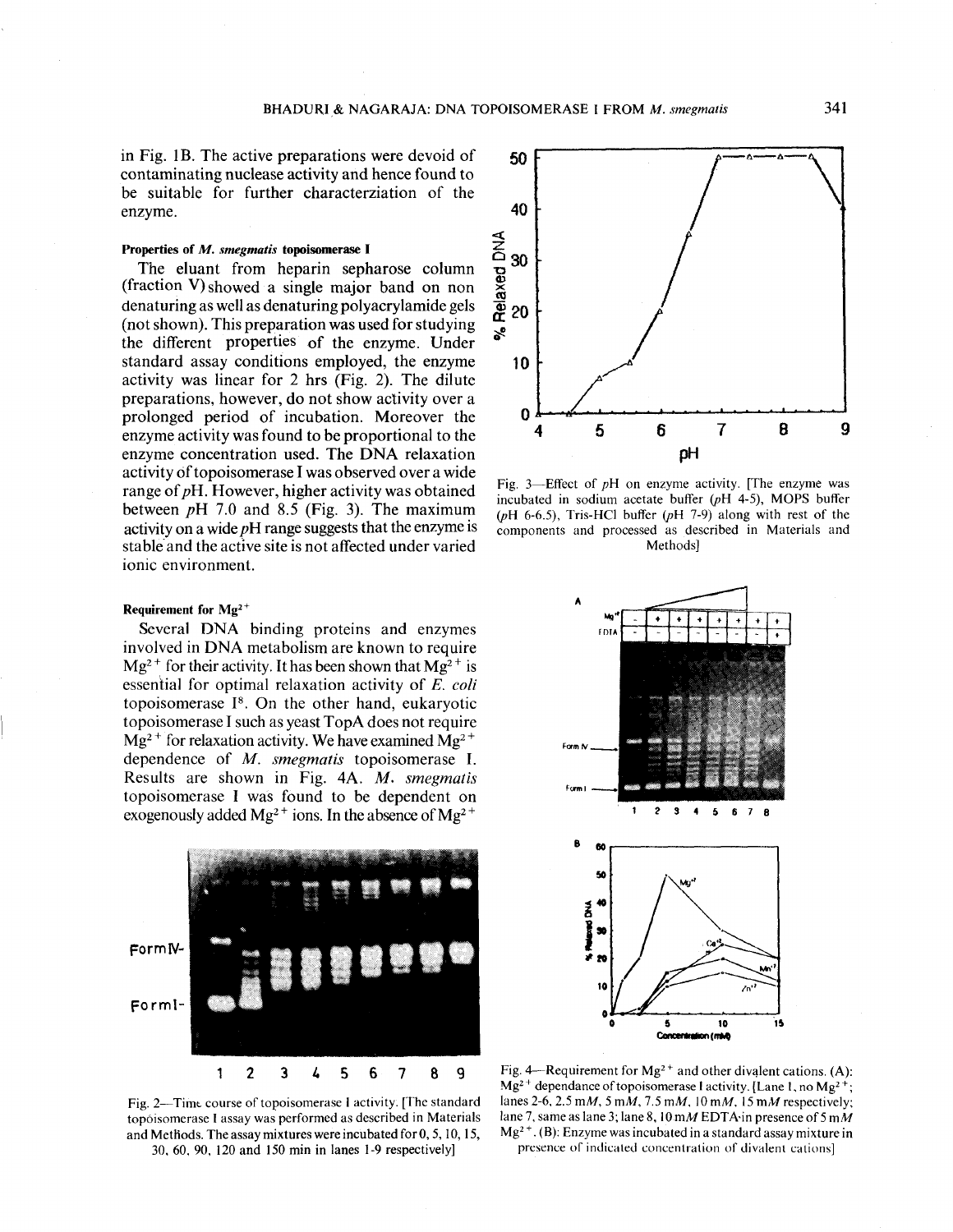$\label{eq:1} \begin{split} \mathcal{H}_{\text{max}}(\mathcal{A}) = \mathcal{H}_{\text{max}}(\mathcal{A}) \end{split}$ 

ions or in the presence of excess EDTA, no activity was detected. The optimal  $Mg^{2+}$  ion concentration for topoisomerase activity was about 5  $mM$ . At higher concentration of  $MgCl<sub>2</sub>$ , the enzyme activity was reduced (Fig. 4A,B) . The influence of other divalent cations, such as  $Ca^{2+}$ , Mn<sup>2+</sup> or Zn<sup>2+</sup> were tested on the enzyme activity. These ions were not as effective as  $Mg<sup>2+</sup>$  in supporting the reduction of negative supercoils by the enzyme  $(Fig. 4B)$ . Next, the enzyme activity was assayed in total absence of  $Mg^{2+}$  or any other divalent cation, but in the presence of monovalent cation (Fig. 5A). At different concentrations of NaCl used, topoisomerase I activity was not observed. These results indicate that divalent cation requirement cannot be replaced by monovalent salts . This property of the enzyme is quite different from that of E. coli topoisomerase I. The divalent cation requirement can be substituted by higher concentrations of NaCl in the case of E. coli topoisomerase  $I^8$ .



Fig. 5-Effect of monovalent cations and phosphate on enzyme activity. (A): Enzyme assay was carried out under standard conditions in presence of indicated amount of monovalent cations. ['+ indicates the presence of 5 mM Mg<sup>2+</sup> in the assay buffer. Lane 1, supercoiled control; lane 2, standard assay without monovalent cation: lanes 3-12, as labelled. (B): Indicated concentrations of phosphate in the form of potassium phosphate  $(pH 7.5)$  was used]

## Effect of monovalent cations

Influence of different monovalent cations on topoisomerase I activity of  $M$ . *smegmatis* in presence of optimal  $Mg^{2+}$  concentration has been studied. Addition of monovalent cations ( $> 50$  mM) resulted in marginal reduction in activity. Lower concentrations of NaCl has no negative influence on enzyme activity. Among the various monovalent cations tested (LiCl, NaCl, KCl and  $NH<sub>4</sub>Cl$ ) in the presence of 5 mM MgCl<sub>2</sub>, NH<sub>4</sub><sup>+</sup> ions caused maximum inhibition (Fig. 5A). Relaxation activity of the enzyme was progressively lowered with increasing salt concentration. Enzyme activity was completely inhibited when NaCl concentration exceeded  $0.3$  M.

#### Cofactor requirements and effect of phospohate ion

All type I topoisomerases can relax supercoiled DNA in the absence of any cofactor, whereas type II topoisomerases require ATP<sup>17</sup>. M. smegmatis enzyme resembles a true type I enzyme in this respect . GTP, CTP and UTP also did not stimulate topoisomerase I activity.

Several enzymes are inhibited in presence of phosphate ion in the assay buffer<sup>16</sup>. Hence the effect of phosphate ion on the relaxation activity of the enzyme was studied . Marked inhibition of relaxation activity was observed with 100 mM KPO<sub>4</sub> concentration (Fig.  $5B$ ). Whereas when KCI is used in place of  $KPO<sub>4</sub>$  a comparable level of inhibition was seen only at a concentration above 300 m $M$ . Thus this inhibition could be attributed to the effect of phosphate ion, as observed for many other DNA metabolising enzymes<sup>16</sup>. The significance of this observation is not clear at this stage as the enzyme does not require any nucleotide cofactors.

Prokaryotic type I topoisomerases differ from their eukaryotic counterparts in their inability to relax positively supercoiled DNA . The enzyme from M. *smegmatis* also failed to relax positively supercoiled DNA whereas under the same assay conditions, calf thymus DNA topoisomerase I could relax the substrate (not shown).

## Effect of topoisomerase specific drugs

A large number of compounds have been identified as specific inhibitors of topoisomerases from different organisms. However, no compound has been shown to inhibit prokaryotic topoisomerase I at physiologically relevant concentrations . Table I shows the effect of different topoisomerase specific drugs on the topoisomerase I activity from  $M$ . smegmatis and E. coli. The compounds tested were camptothecin, oxolinic acid, norfloxacin and novobiocin. Camptothecin is a plant alkaloid which